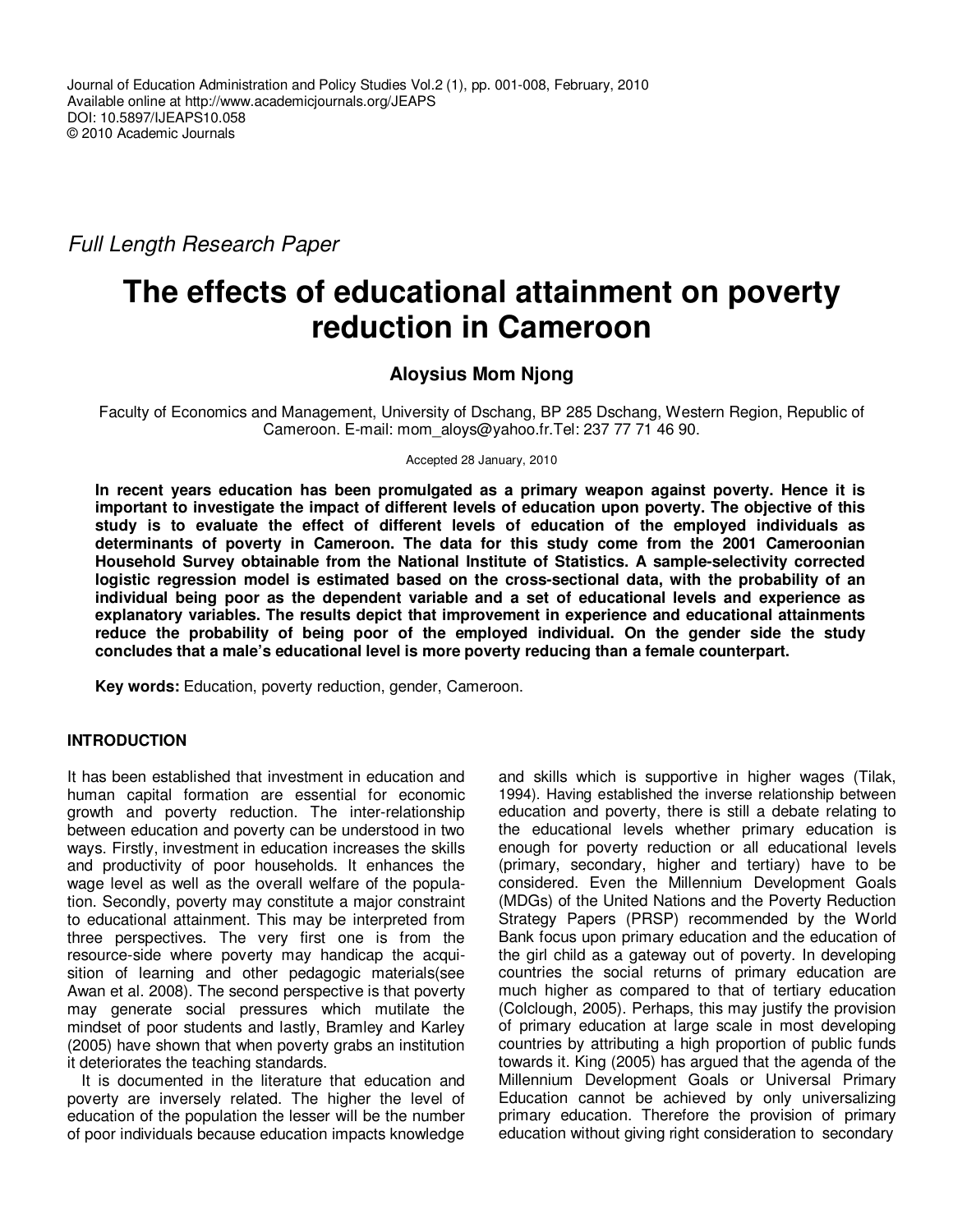and higher education will constrain development through absence of up-to-date curriculum, lack of skills in administrative posts and in management. The Cameroonian educational system is rather unique in Africa in that it is composed of the Anglophone and the Francophone sub-systems which reflects colonial heritage from Britain and France. Efforts have been underway since 2006 to harmonize these two systems, notably at the basic level where primary education is today six years for both sub-systems. The education policy in Cameroon is implemented by three ministries: namely the Ministry of Basic Education, the Ministry of Secondary Education, the Ministry of Higher Education. From independence, the educational sector has often received the lion's share of the national budget which has ordinarily been used to finance all the operating costs in public schools and 80 percent of the same costs in non public schools (Boyle, 1996). This shows the high priority accorded to education by the Cameroonian government. Compared to the rest of sub-Saharan Africa, the Cameroonian education system has performed well. The adult (those aged 15 and above) literacy rate in 2001 was estimated at 72% in Cameroon compared to 62% in sub-Saharan Africa (UNDP, 2003). However, there exists important regional and gender disparities in educational attainment in the country. In 2001, the net school enrolment rate of those aged 6 - 14 years was 79% nation wide, 90% in urban areas, and 70% in rural areas (INS, 2001). These educational attainments were however, threatened by the economic downturn which hit the country following the decline in commodity prices at the world market. As a result the government reduced her expenditure on social services including that on education. For example, Public expenditure on education fell from \$309 million to \$223 million from 1995 through 1999. Similarly, the studentteacher ratio in primary schools increased from 51 - 65 between 1997 and 2000 (UNDP, 2003).

Although a variety of studies have shown that investment in human resources yields important benefits (Tafah, 1998; Psacharopoulos, 2002) this does not mean that investment in human capital should be undertaken indiscriminately. As resources are limited, it is important to know which form of investment in education yields the highest gain and hence is most pro-poor. The purpose of this study therefore is to evaluate the impact of different levels of schooling on poverty so as to detect the most poverty-reducing education level in Cameroon. More specifically we would estimate the impacts by gender. This will reveal whether there are disparities in returns in educating females and males at different educational levels in the Cameroonian labour market. Now, if the labour market rewards male child schooling more than female or if it discriminates between the two genders, parents may have an incentive to invest more in boy child education. Estimating the returns to educational levels by gender and hence on poverty reduction has received little

attention in the Cameroonian context.

The paper is organized as follows: Section 2 reviews the existing literature. Section 3 outlines the methodology and describes the data. Section 4 presents the results while Section 5 concludes the study.

# **LITERATURE REVIEW**

A number of studies have analyzed the way human capital accumulation confers benefits to individuals, enterprises and societies (see Becker, 1975; Psacharopoulos 1994, 2002; Blundell et al. 1999; Barro, 2001). Some of the benefits take the form of higher earnings, productivity or economic growth. In addition, investment in human capital has also been related to a wide range of non-economic benefits arising from bettereducated people and higher knowledge in society. Education and health endowments of individuals are important components of human capital which make them productive and raise their standard of living or reduce poverty. Human capital is required for the effective utilization of physical and natural capitals. Being a developing country Cameroon has designed its poverty reduction strategy paper, which is one of the main pillars to fight poverty in the country. Without human capital formulation the goal of development or poverty reduction is futile.

The prominent approaches of development like the human capital approach, the basic needs approach, the human development approach and the capability approach recognize the inverse relation of education and human poverty. Apart from concentrating on the inverse relation of education and poverty, a mutually reinforcing relation is present between education poverty (lack of education) and income poverty because income deprivation restricts individuals from attaining education and absence of education cause low-income levels (Tilak, 2002; Roberts, 2003).

One notable thing regarding the role of educational attainment in poverty reduction is the direct linear relationship between education and earnings. Education does not only increase the probability of being employed. Once in employment, better-educated individuals earn considerably more than the less-educated. From an economic point of view this is an unsurprising result and has been substantiated by numerous studies. Tafah (1998) studying private returns to education in Cameroon reached the conclusion that returns to education are positive and in some cases higher than returns to investment in other sectors of the economy. Primary education gives the highest returns followed by secondary and tertiary education. Thus, he concludes that investment in primary education should be emphasized and that individuals willing to pursue further education should be made to bear a higher proportion of the cost of such education. We could trace the following additional studies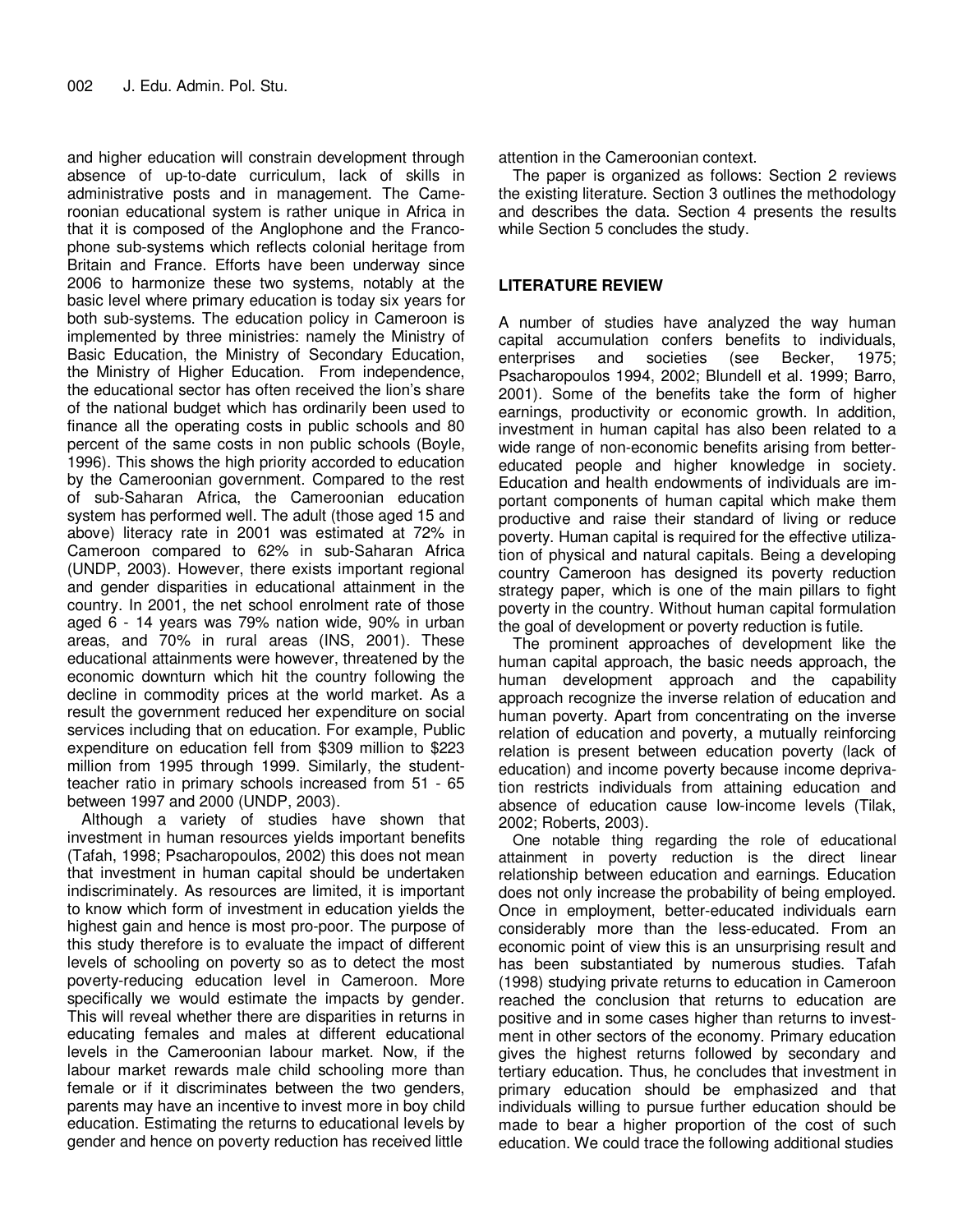which estimate rates of return for Cameroon. The first one by Lanot and Muller (1997) use data from a sample of women in Yaounde and is therefore not representative of the population. In a second study, Bigsten et al. (2000) 170 companies in the manufacturing sector. Ewoudou find convex rates of return for a sample of workers from and Vencatachellum (2006) have also analyzed private returns to education in the Cameroon context. More recent studies include Ndjobo et al. (2009) who use a structural Tobit model and Nguetse, (2009) who employs a propensity score matching method to estimate the returns to schooling in the Cameroonian informal sector. In Kenya, Manda and Bigsten (1998) have analysed the impact of educational expansion and returns to schooling. They found that private return to secondary and tertiary education is high, while it is close to zero for primary education.

Although many studies find evidence of a strong positive relationship between educational attainment and labour market outcomes, some authors have argued that such effects are overestimated as they do not include unobserved factors, such as individuals' innate ability, family background or other social factors. Ashenfelter and Krueger (1994) in a study of identical twins showed that the effects of controlling for ability, race, social class and family background could lower estimated returns to education by about 25%. However, in another study, Ashenfelter and Rouse (1998) showed that error in the measurement of human capital (for instance, omission of the quality of education) acquired may lead to an underestimation of rates of return by as much as 30 per cent. These two studies suggest that the measurement error and the omission of control variables in the estimations of returns to education may tend to bias the estimates.

Educational levels (primary, secondary, higher and tertiary) are valuable in increasing the per capita expenditure of the household. As expenditures include the nonfood items hence again education is relevant from the overall welfare point of view. Further, educational levels are significant elements in reducing the chances of the household to be poor (Okojie, 2002). It would be misleading to say that growth, development and poverty reduction hinge on the universalizing of primary education. Primary education is the initial threshold of human capital but secondary and higher education, and investment in science and technology will give rise to acceleration and sustenance in economic growth development, and hence poverty reduction. Some authors have reached the conclusion that the likelihood of being poor is higher for the lower level of education (Rodriguez and Smith, 1994; Coulombe and Mckay, 1996). Again, Dollar and Kraay, (2002) have concluded that growth is a prominent factor in eliminating poverty and that the impact of primary education attainment is not so much important.

There exist a number of indirect channels through

which better education can affect societies. The main idea is that education produces external effects that impact on others than the ones directly benefiting from it. One of these external benefits is social cohesion, which fosters political stability, and creates safer opportunities for investment in physical capital (Sianesi and Van Reenen, 2002). At the macro-level, this would have a positive impact on national income and lead to higher economic growth and possible reductions in the poverty level. At the microeconomic level a few concrete facts have been established empirically. Among the best documented are the positive effects of education on health for educated individuals themselves and their children (Bauman and Rosen, 1982; Desai 1987). Similarly well established is the effect of parents' education on their children's cognitive development (Angrist and Lavy, 1996; Lam and Dureya, 1999).

From this brief review, it becomes apparent that we must know the determinants of poverty for an effective poverty reduction strategy to be designed. Further, education appears as a main weapon for poverty reduction that has to be checked time and again so as to strengthen the argument of educational expansion in an economy. Rather than focusing upon macro level and cross country analyses we undertake a micro level research so as to better evaluate the impact of education upon poverty in Cameroon. This micro-data based approach is very much relevant for a developing country like Cameroon whose main problems are widely prevalent at grass root level. We could not trace any study in the country that attempts to link educational achievement with poverty reduction efforts. Hence, the main contribution of this study is to evaluate the effect of different levels of education upon poverty at individual levels in Cameroon.

# **METHODOLOGY AND DATA**

## **Data description and source**

The analyses in this study are based on the second Cameroonian Household Survey conducted in 2001 (referred henceforth as CHS II). The CHS II data set is obtainable from the National Institute of Statistics. In the data-set a range of questions relating to employment, expenditure and earning information are available. The survey also captures information on household as well as individual characteristics such as level of educational attainment, quality of housing, education and health status. The survey actually visited 10992 households made up of 56443 individuals.

The explained variable in this study is derived from the monthly earnings of an individual from his/her main occupation. These earnings include any premium that the individual may have received in addition to his/her regular wage/salary. The explanatory variables include five educational dummies for the different levels of educational attainment (no education, primary, secondary, higher and tertiary education) and experience. The experience variable is obtained through subtracting the years of schooling and school starting age from the age of an individual. It is not the actual but the potential experience of the individual.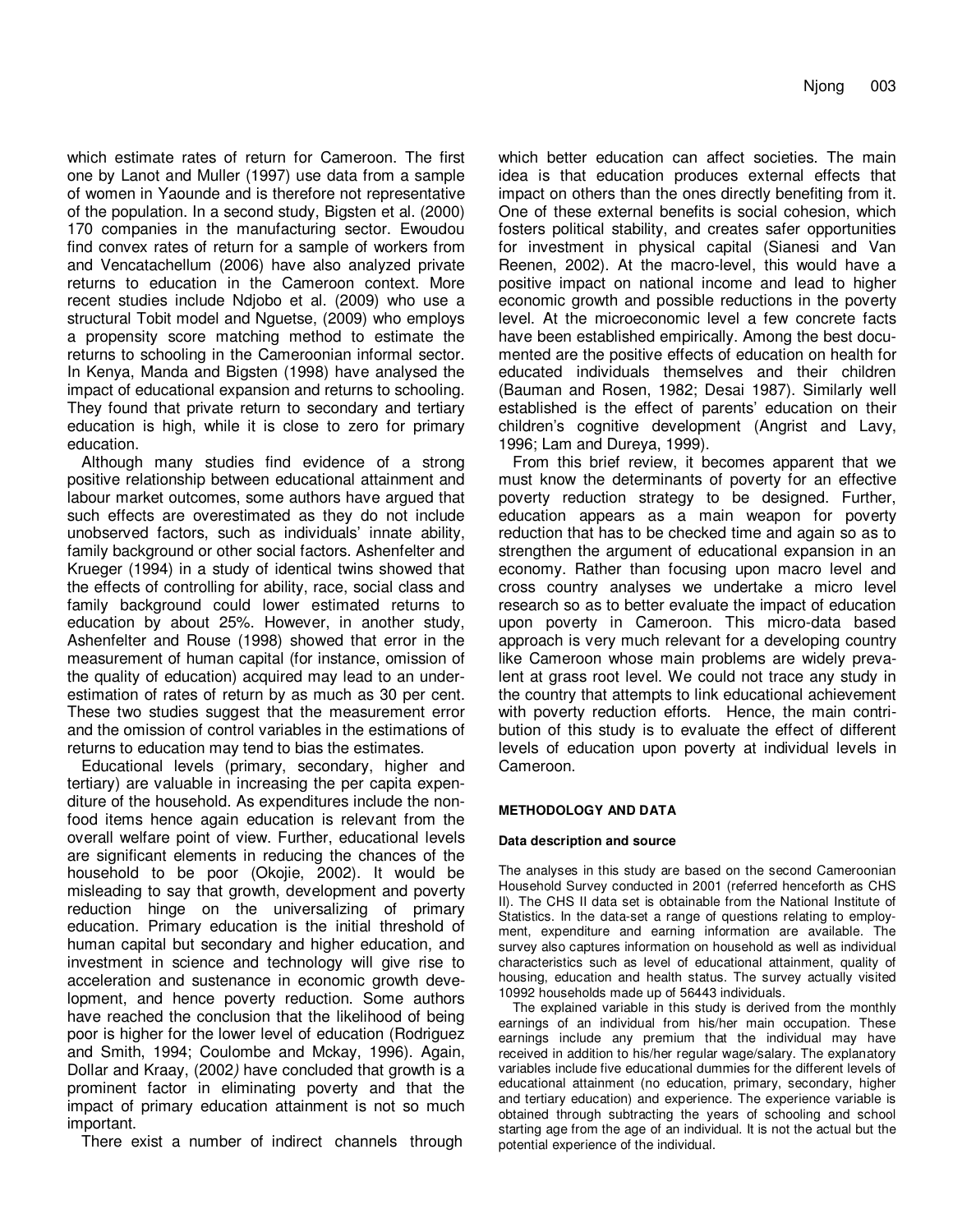#### **Methodology**

### **The logistic regression equation**

To realize the objective of this study we employ a logistic regression. Logistic regression analysis extends the techniques of multiple regression analysis to research situations in which the outcome variable is categorical. The model for logistic regression analysis assumes that the outcome variable, Y, is categorical (e.g., dichotomous) and models the probabilities associated with the values of Y. The dependent variable (Y) is dichotomous and takes the value 1 for the poor individual and 0 for the non-poor individual. In theory, the population proportion of cases for which  $Y = 1$  is defined as  $p = P(Y = 1)$ . Then, the theoretical proportion of cases for which Y = 0 is 1 -  $p = P(Y = 0)$ . Our task here is to estimate p for the sample proportion of cases for which  $Y = 1$ . We achieve this by carrying out a log transformation to normalize the distribution. This log transformation of the  $p$  values to a log distribution enables us to create a link with the normal regression equation. The log distribution (or *logistic transformation of*  $p$ *)* is expressed by the equation (see Dayton, 1992; Hoffmann, 2004):

$$
Log_e \left[ \frac{P(Y = 1 / X_1, \dots, X_n)}{1 - P(Y = 1 / X_1, \dots, X_n)} \right] = Log_e \left[ \frac{p}{1 - p} \right]
$$
 (1)

$$
=\alpha+\beta_1X_1+\dots+\beta_nX_n
$$
\n(2)

$$
=\alpha+\sum_{j=1}^{n}\beta_jX_j\tag{3}
$$

Where:  $p$  is the conditional probability of the form  $P(Y=1/X_1,...,X_n)$ .  $Loq =$  natural logarithms

- $e$  = the base of natural logarithms (approx 2.72),
- $\alpha$  = the constant of the equation
- $β = the coefficient of the predictor variables, and$
- $n =$  is the number of predictors or explanatory variables

There are two basic reasons underlying the development of the model above. First, probabilities and odds obey multiplicative, rather than additive, rules. However, taking the logarithm of the odds allows for the simpler, additive model since logarithms convert multiplication into addition. And, second, there is a simple exponential transformation for converting log-odds back to probability. In particular, the inverse transformation is the logistic function of the form:

$$
P(Y=1/X_1, \dots, X_n) = \frac{e^{X_1 + \sum_{j=1}^{n} \beta_j X_j}}{1 + e^{X_1 + \sum_{j=1}^{n} \beta_j X_j}}
$$
 (4)

Basing on the mathematical relationship,  $\frac{1}{1+a^a} = \frac{1}{1+a^{-a}}$ *a*  $e^a = 1 + e$ *e*  $+e^{-}$ =  $+ e^a$  1 1  $\frac{1}{1+e^a} = \frac{1}{1+e^{-a}}$  for

 $P(Y=1)$ , the logistic function for linear regression analysis is sometimes presented in the form:

$$
P(Y = 1 / X_1, \dots, X_p) = \frac{1}{1 + e^{-\alpha - \sum_{j=1}^p \beta_j X_j}}
$$
(5)

Due to the mathematical relation,  $\frac{a}{1+a^a} = \frac{1}{1+a^a}$ *a*  $e^a = 1 + e$ *e* + = + − 1 1 1  $\frac{1-e^a}{\sqrt{a^a}} = \frac{1}{\sqrt{a^a}}$ , the probability for a 0 response is:

$$
P(Y = 0 / X_1, \dots, X_n) = 1 - P(Y = 1 / X_1, \dots, X_n) = \frac{1}{\sum_{i=1}^{n} \beta_i X_i}
$$
 (6)

#### **Fitting the logistic regression model to data**

There are two important stages in the analysis of data. First, estimates for the parameters in the model must be obtained and, second, some determination must be made of how well the model actually fits the observed data. The parameters that must be estimated from the available data are the constant, α, and the logistic regression coefficients,  $β<sub>i</sub>$ . Because of the nature of the model, estimation is based on the maximum likelihood principle using iterative solution procedures (Dayton, 1992). This iterative solution procedure is available in popular statistical procedures such as STATA version 9.2 which we use to estimate the model in this study.

We investigate the effect of different schooling levels and potential experience upon the probability of being poor of the employed individuals. The dependent variable is the probability of being poor. We obtain this probability by using the poverty line established by the National Institute of Statistics. Based on the calorie-based approach the poverty line in Cameroon has been established at 345535 CFA F per year (INS, 2001). From this, we derive the average monthly threshold which enables us to separate employed individuals into poor and non-poor groups. This is done by assigning the value of one to an individual whose monthly earning is below the poverty threshold and zero otherwise.

#### **Sample selection bias**

As earnings are observed only for those who are employed, the estimates derived from the logistic regression above may be biased because of sample selection (Heckman, 1979). In order to correct for the sample selection bias problem, the Heckman's two-step estimation procedure would be applied, as suggested by Greene (2003). This entails constructing a binary variable with 1 if individual is employed, and zero otherwise. When the binary variable is 1, another variable expresses the individual's probability of being poor. Concretely, the model can be expressed simultaneously using a waged-work participation equation and a valuation (probability of being poor) equation as follows: First, we define a binary variable, Z, for the waged-work participation equation and Y for the valuation or probability of being poor equation, conditional on two latent continuous variables Z\* and Y\* such that (Fonta and Omoke, 2008):

$$
Z^* = x_i' \alpha + \varepsilon_i
$$
  
\n
$$
Z_i = 0 \text{ if } Z_i' \le 0
$$
  
\n
$$
Z_i = 1 \text{ if } Z_i' > 0
$$
  
\n**Pad-work participation equation** (7)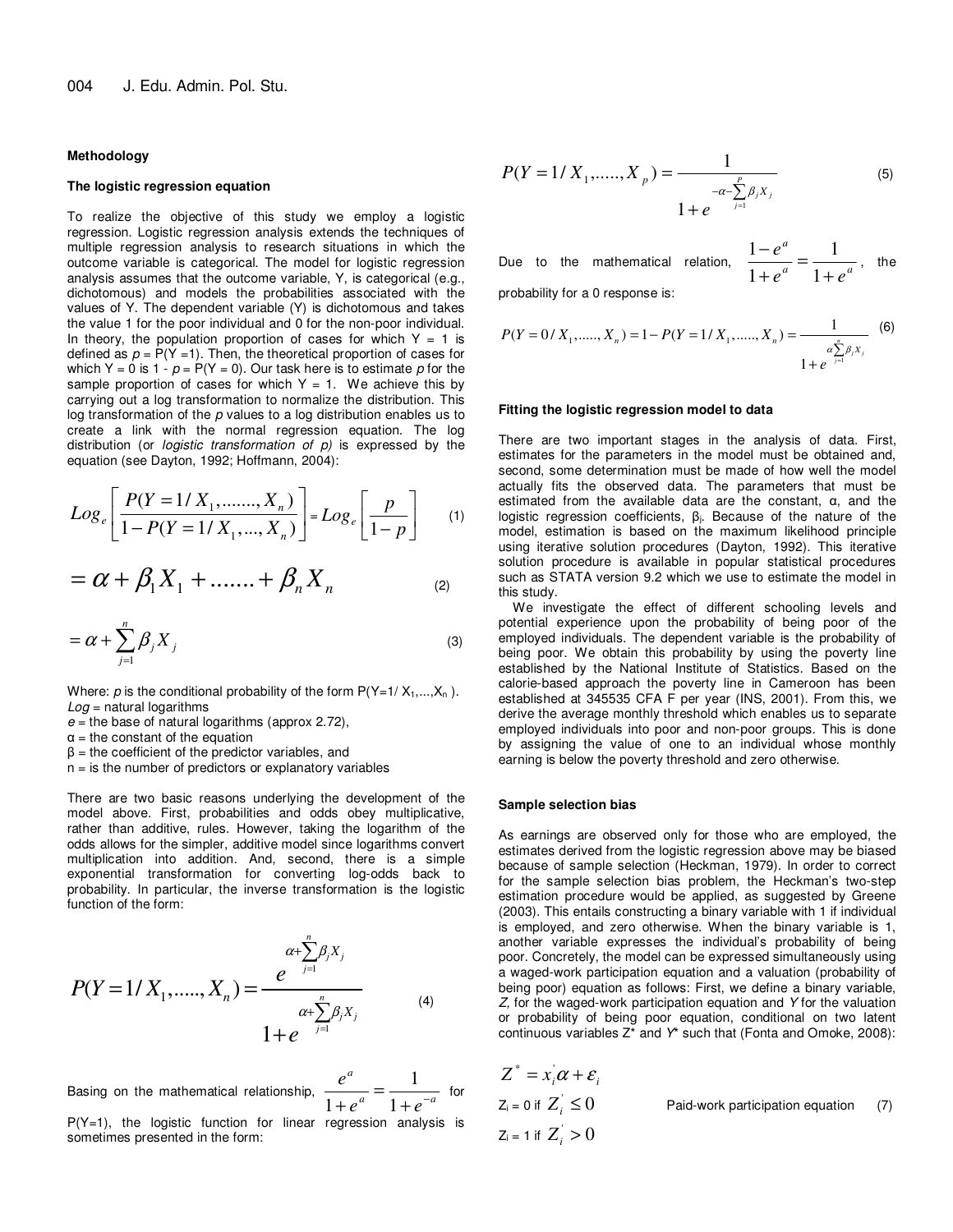| Variable                 | Obs.  | Min. | Max. | Mean  | St. Dev. |
|--------------------------|-------|------|------|-------|----------|
| Age                      | 19324 | 17   | 99   | 21.97 | 17.81    |
| Experience               | 19324 | 1    | 68   | 23.64 | 18.7     |
| Household Size           | 19324 | 1    | 38   | 7.54  | 4.37     |
| Males                    | 10265 | 0.00 | 1    | 0.47  | 0.45     |
| Females                  | 9026  | 0.00 | 1    | 0.42  | 0.39     |
| Single (Celibataire)     | 11453 | 0.00 | 1    | 0.43  | 0.47     |
| Married                  | 7871  | 0.00 | 1    | 0.41  | 0.44     |
| Never attended School    | 10417 | 0.00 | 1    | 0.21  | 0.40     |
| <b>Primary Education</b> | 21844 | 0.00 | 1    | 0.45  | 0.49     |
| Secondary Education      | 10506 | 0.00 | 1    | 0.22  | 0.41     |
| <b>Higher Education</b>  | 4323  | 0.00 | 1    | 0.09  | 0.28     |
| University Education     | 1741  | 0.00 | 1    | 0.04  | 0.18     |

**Table 1.** Displays the descriptive statistics of the predictors used in this study. Summary Statistics

Source: Summarised by Author from CHS II.

| $Y^* = w \beta + \mu$ .            |                    |     |
|------------------------------------|--------------------|-----|
| $Y_i = Y$ if $Z_i = 1$             | Valuation equation | (8) |
| $Y_i$ is not observed if $Z_i = 0$ |                    |     |

Where the latent variable  $Y^*$  is the observed individual earning; x and w are matrices of demographic and other socio-economic covariates;  $\alpha$  and  $\beta$  are vectors of parameters to be estimated.  $\varepsilon_i$ and  $\mu_i$  are two error terms with joint cumulative density functions, and assumed to have a bivariate normal distribution with mean zero and correlation coefficient  $\rho$ . When  $\rho = 0$ , the two equations are independent and the parameters can be estimated separately (Strazzera et al., 2003).

The conditional expected value of  $Y_i$  conditional on  $Z=1$  and on the vector  $w_i$  is expressed as:

$$
E[Y_i / Z = 1, w_i] = w_i \beta + \rho \sigma_{i} \lambda (x_i \alpha)
$$
 (9)

Where;  $\lambda(x_i \alpha) = \frac{\varphi(x_i \alpha)}{\Phi(x_i \alpha)}$  $(\alpha) = \frac{\varphi(x_i \alpha)}{\Phi(x_i \alpha)}$  $\lambda(x;\alpha) = \frac{\varphi(x;\alpha)}{x}$ *i*  $\phi_i(\alpha) = \frac{\varphi(\alpha_i \alpha)}{\varphi(x_i \alpha)}$  $\mathbf{x}_i \alpha = \frac{\varphi(x_i \alpha)}{\Phi(x_i \alpha)}$  are the inverse Mills ratio,

and φ and Φ is the standard normal density and standard normal functions respectively.

Equations 7 and 8 would be estimated using the Heckman's twostep approach because of its computational simplicity. The Heckman's procedure (Heckman, 1979) is carried out in two steps. Step 1, a probit regression is computed to obtain a consistent estimator of  $\alpha$  and then the estimated  $\alpha$  is used to estimate the inverse Mills ratio ( $\lambda$ ) for each individual. Step 2, the estimated  $\lambda$  is used as an instrument or regressor in the logit model. The selectivity-corrected logit model includes the explanatory variables; levels of education and experience. In addition, individual and household demographic variables are used as exclusion restrictions which are assumed to determine participation in paid-employment but do not directly affect the probability of being poor.

We recognize that the coefficients on different levels of schooling in the logit function can only be interpreted as the causal effect of education on the probability of being poor if there were no endogeneity problem. But it has been demonstrated in the literature that there is clearly an endogeneity of schooling in the earnings function framework yielding inconsistent estimates of returns to schooling (Soderbom et al., 2005; Trostel et al., 2002). The instrumental variables methodology, among others, has often been used to resolve the problem. However, instrumental variable estimates are based on selected samples (earnings functions are estimated on subsets of individuals reporting earnings in waged work). Sample selection issues may be further compounded as a small sub-sample of the population reports parental education and/or spouse's education as instruments. Controlling simultaneously for both sample selection effects and endogeneity of schooling in earnings function estimates is often constrained by data availability. This is because such an exercise would require an additional set of instruments that do not directly affect either earnings or participation in paid- work; a condition often very hard to meet given data constraints. In this study we control only for sample selectivity bias because of lack of reasonable instruments in our data set.

# **RESULTS**

## **Descriptive Statistics**

In the survey, we have 19324 labour market participants<sup>1</sup>, among who are 10265 males and 9026 females. The mean age of the sample is 21.9, with a standard deviation of 17.8. The average household size is 7.5 and mean potential experience of the sample is 23.6 years. Observe from Table 1 that that a high proportion of the sample has only primary education, about 45% for the entire sample while University education has the lowest rate of attainment, 4% for the entire sample.

## **Estimation results**

 $\overline{a}$ 

In the methodology section we expressed two types of

<sup>&</sup>lt;sup>1</sup>Here we mean those who are of working age and are employed or not. Those not employed must have actively looked for waged-employment for at least a month. Students and apprentices are not considered.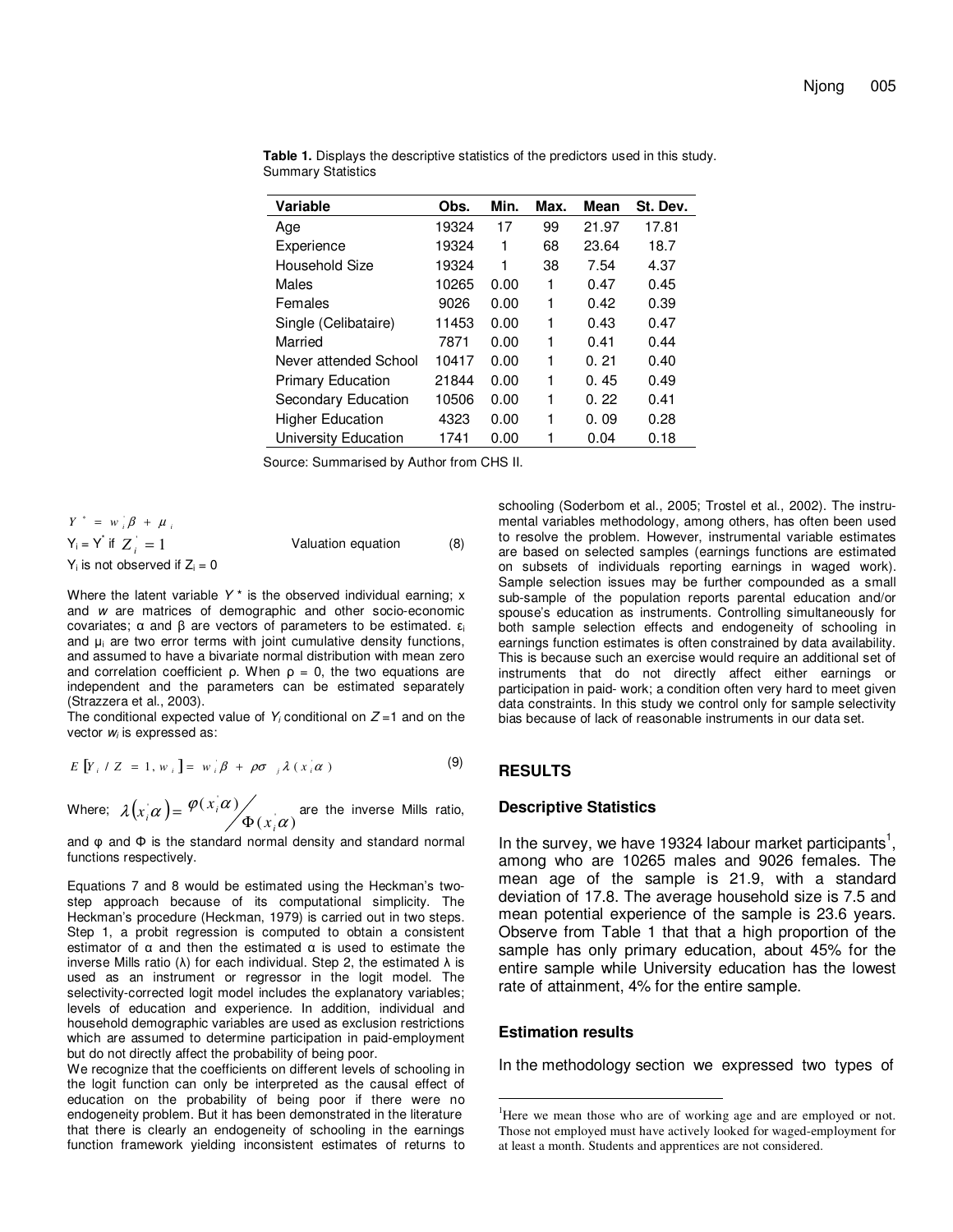| <b>Table 2.</b> Probability of Participating in Paid-Employment (17- |
|----------------------------------------------------------------------|
| 60) by Gender, Dependent Variable: Participation = 1; Non-           |
| $participation = 0.$                                                 |

| <b>Variables</b>      | <b>Males</b>       | <b>Females</b>     |  |
|-----------------------|--------------------|--------------------|--|
|                       | <b>Coefficient</b> | <b>Coefficient</b> |  |
| Constant              | $-1.53***(0.04)$   | $-2.28***(0.03)$   |  |
| Age                   | $0.07**$ (0.01)    | $0.06**$ (0.01)    |  |
| Age <sup>2</sup>      | $-0.001**$ (0.00)  | $-0.001**$ (0.00)  |  |
| Bachelors (Single)    | $0.12***(0.08)$    | $0.11**$ (0.03)    |  |
| Married               | $0.25**$ (0.05)    | $-0.26***(0.05)$   |  |
| Urban Area            | $0.56**$ (0.06)    | $0.47***$ (0.14)   |  |
| Rural Area            | $0.36***(0.09)$    | $0.08**$ (0.07)    |  |
| Pseudo $R^2$          | 0.078              | 0.082              |  |
| % correctly predicted | 84.3               | 85.7               |  |
| (c-statistic)         |                    |                    |  |
| Likelihood ratio test | 13.3(p<0.000)      | 11.7(p<0.001)      |  |
| Obs.                  | 10265              | 9026               |  |

Source: Computed by author using STATA 9.2

Note: \*\*\*and \*\* indicate significance at the 1 and 5% levels respectively. Standard errors are presented in parentheses. The analysis is restricted to individuals aged 17 - 60 years.

equations to determine the factors that influence an individual's probability of being poor and correct the selection bias: the participation equation 7 and the valuation equation 8. The Heckman's two step correction technique is used to estimate the equations. Starting with the participation equation to explain included versus excluded individuals, we estimate a probit equation to identify some demographic and socio-economic variables of the sample that would likely influence an individual's decision to participate in paid employment, but are assumed not to influence the magnitude of the probability of an individual being poor. The dependent variable of the waged-participation function is binary: it takes the value of 1 when the individual participates in paid employment and the value of 0 if it does not. Among the identified explanatory variables related to an individual's decision to participate in paid-employment are: age, area of  $r$ esidence, and marital status $2$ .

The results of the binary probit estimation are displayed in Table 2.

The signs of the coefficients of the variables in this model all make intuitive sense. The relation between age and paid-employment participation is of hill shaped: at the beginning, an individual's probability of participating in paid-employment increases with age, when age reaches its optimal level the probability begins to fall as age continues to increase. This is especially true in the public

 $\overline{a}$ 

service where the maximum age for salaried/waged-work employment is set at 35 years. Marital status (bachelors) has a positive association with paid-employment participation for both males and females. Being married has a significantly positive association with male paidemployment participation, while it has a significantly negative association for females. This difference in gender association is reflective of economic responsibility: for males, marriage increases financial responsibility while for females the reverse is true in the Cameroonian society. As concerns the area of residence, there are some interesting disparities across genders. Although both males and females are significantly more likely to be waged-workers in urban areas than in rural, the probability seems to be larger for men and smaller for women suggesting that the types of employment opportunities available to men and women differ between urban and rural areas.

Table 2 includes statistics that can be used to assess our logistic regression results. The c-statistic has values well above 84 percent indicating that the resultant probabilities are correctly predicted. The likelihood ratio tests for the model indicate that the logistic regression model provided a good fit to the data. The small values of the  $R^2$  pose no problem to the validity of the model. These are pseudo- $R^2$  and have no straight forward interpretation. It does not mean what  $R^2$  means in OLS regression. In linear regression,  $R^2$  has a clear definition: it is the proportion of the variation in the dependent variable that is explained by predictors in the model. Attempts have been devised to yield an equivalent of this concept for the logistic model. None, however, renders the meaning of variance explained nor corresponds to predictive efficiency (Menard, 2000). For these reasons, we can treat the pseudo  $R^2$  values as supplementary to the more useful likelihood ratio tests, and we suggest interpreting this statistic with great caution.

Next, we estimate the valuation function. The dependent variable in this equation is the probability of being poor. In addition to the explanatory variables discussed so far, we introduce the inverse Mills ratio which comes from the probit estimation equation so as to correct for sample selection bias. The results of the estimation are displayed in Table 3.

Observe in Table 3 that for both male and female regressions, experience and all educational levels are negatively related with the poverty status of the employed individual. On the experience-side, we observe that as an individual gains experience the likelihood of being poor declines. This proves true for both genders although at different rates. Some striking findings emerge as concerns levels of schooling. Firstly, the coefficients on education levels are negative and progressively declining from no level through university level for both genders, indicating that the probability of being poor is decreasing for the employed at these levels of education. This is

 $2$  Some individual and household characteristics such as household size, distance to school, possession of electricity; etc. that were not significant are not reported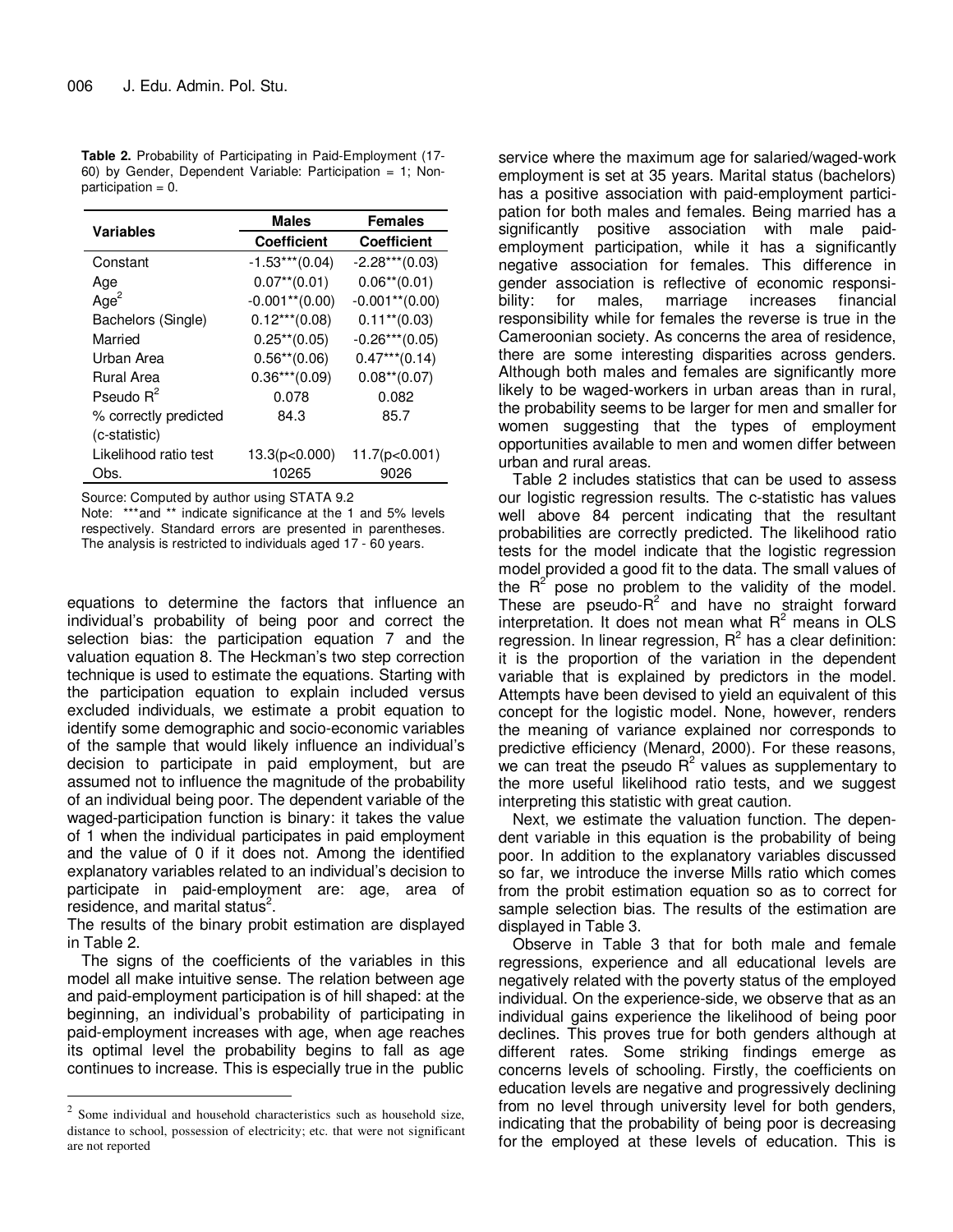**Table 3.** Logit regression results adjusted for sample selectivity bias, dependent variable: probability of being poor (poor  $= 1$ ; non $poor = 0$ ).

| <b>Variables</b>         | <b>Males</b>       | <b>Females</b>     |  |
|--------------------------|--------------------|--------------------|--|
|                          | <b>Coefficient</b> | <b>Coefficient</b> |  |
| Constant                 | $6.91***$ (0.08)   | $4.31***(0.46)$    |  |
| Experience               | $-0.001***$ (0.00) | $-0.001***$ (0.00) |  |
| Experience <sup>2</sup>  | $-0.06***(0.00)$   | $-0.07***$         |  |
|                          |                    | (0.001)            |  |
| Never attended School    | $-0.84**$ (0.17)   | $-0.95**$ (0.14)   |  |
| <b>Primary Education</b> | $-0.73***(0.03)$   | $-0.78***(0.10)$   |  |
| Secondary Education      | $-0.69***(0.11)$   | $-0.70**$ (0.02)   |  |
| <b>Higher Education</b>  | $-0.31**$ (0.02)   | $-0.39***(0.05)$   |  |
| University Education     | $-0.15**$ (0.02)   | $-0.16**$ (0.06)   |  |
| Mills Lamda $(\lambda)$  | $-0.41***$ (0.05)  | $-0.47**$ (0.12)   |  |
| P-value                  | 0.000              | 0.000              |  |
| Wald-chi <sup>2</sup>    | 5144.57            | 1901.26            |  |
| Obs.                     | 10265              | 9026               |  |

Source: Computed by author using STATA 9.2

Note: \*\*\*and \*\* indicate significance at the 1% and 5% levels respectively. Standard errors are presented in parentheses. The analysis is restricted to individuals aged 17 - 60 years.

equivalent to the convex relationship between education and earnings and hence poverty reduction that some studies have established in the literature (Kingdon and Unni, 2001; Söderbom et al., 2005). It means that higher levels of education reduce the probability of being poor. In other words, the higher the level of educational attainment, the more poverty reducing is its impact. Secondly, on the gender side, our result is in favour of the widely prevalent concept of gender bias. This is because the coefficients at all education-levels are significantly lower (in absolute terms) for males than for females. This signifies that the earnings of males at each level of education are more poverty reducing than for their female counterparts. Finally, an important theoretical explanatory variable observed in Table 3, is the mills lambda  $(\lambda)$ variable, which explains the correlation between the paidemployment participation decision equation and the valuation equation. Since the coefficients on  $\lambda$  are negative and statistically significant for all genders, it implies that if we had excluded individuals with no waged-payment from the estimation, the final estimates of the results would have suffered from a downward-bias problem.

# **Conclusion and policy implication**

The main objective of this study is to estimate the effect of education upon poverty-reduction in Cameroon. The data used for this task are taken from the second Cameroonian Household Survey conducted in 2001 by National Institute of Statistics. The results of the logistic regression are in accordance with the generally accepted theory that educational attainment is a critical determinant of the incidence of poverty and should be considered primarily in implementing poverty reduction programmes. The results have shown that education attainment has a negative impact upon poverty. The other notable thing is the consistent increase in the chances of escaping poverty of an individual as we increase the educational level. It means that as educational achievement increases, the likelihood of an individual to be poor declines. Therefore education is the most important factor regarding poverty reduction. The attainment of education enhances the earning potential of individuals and consequently, the increased earnings will definitely help them to be out of poverty. Education is negatively linked with the poverty status and higher levels of education will be more and more effective in poverty reduction. Experience has also a negative relation with the poverty status because obviously as the experience grows a person's expertise in a particular field enhances which provides him/her an opportunity to earn higher. It can be taken as an improvement in expertise and skill enhancement, which have positive implications in case of poverty elimination. Gender-wise, women face more constraints in pulling themselves out of poverty as compared to men due to their unequal educational and employment opportunities. The study concludes that a male reduces more the risk of poverty as compared to the female. Therefore, there is a need to take action so as to provide a conducive employment environment for the female with equal educational opportunities. Women are more than half the population of the Cameroon society and improvements in their welfare will definitely have widereaching poverty-reducing effects.

# **REFERENCE**

- Angrist JD, Lavy L (1996). "The Effect of Teen Childbearing and Single Parenthood on Childhood Disabilities and Progress in School". NBER Working Paper, 5807.
- Ashenfelter O, Krueger A (1994). "Estimates of the Economic Return to Schooling from a New Sample of Twins". Am. Econ. Rev. pp.84-85.
- Ashenfelter O, Rouse C (1998). "Income, schooling, and ability: Evidence from a new sample of identical twins". Quarterly J. Economics, 113-1.
- Awan SM, Malik N, and Sarwar H (2008). "Impact of Education on Poverty reduction" EABRT and TLC Conference Proceedings, Rothenburg- Germany.
- Barro R (2001). "Human capital and growth". Am. Econ. Rev. pp.91-92.
- Becker GS (1975). Human capital: A Theoretical and Empirical Analysis, with Special Reference to Education. University of Chicago Press. Chicago.
- Bigsten A, Isaksson A, Soderbom A, Collier P, Zeufack A, Dercon D, Facfchamps D, Cunning JW, Teal F, Gauthier B, Oduro A, Oostemdorp R, Patillo C (2000). "Rates of retrun on physical and human capital in Africa's manufacturing sector"; Econ. Dev. Cult. Change 48: 801-827.
- Blundell R, Dearden L, Meghir C, Sianesi B (1999). "Human Capital